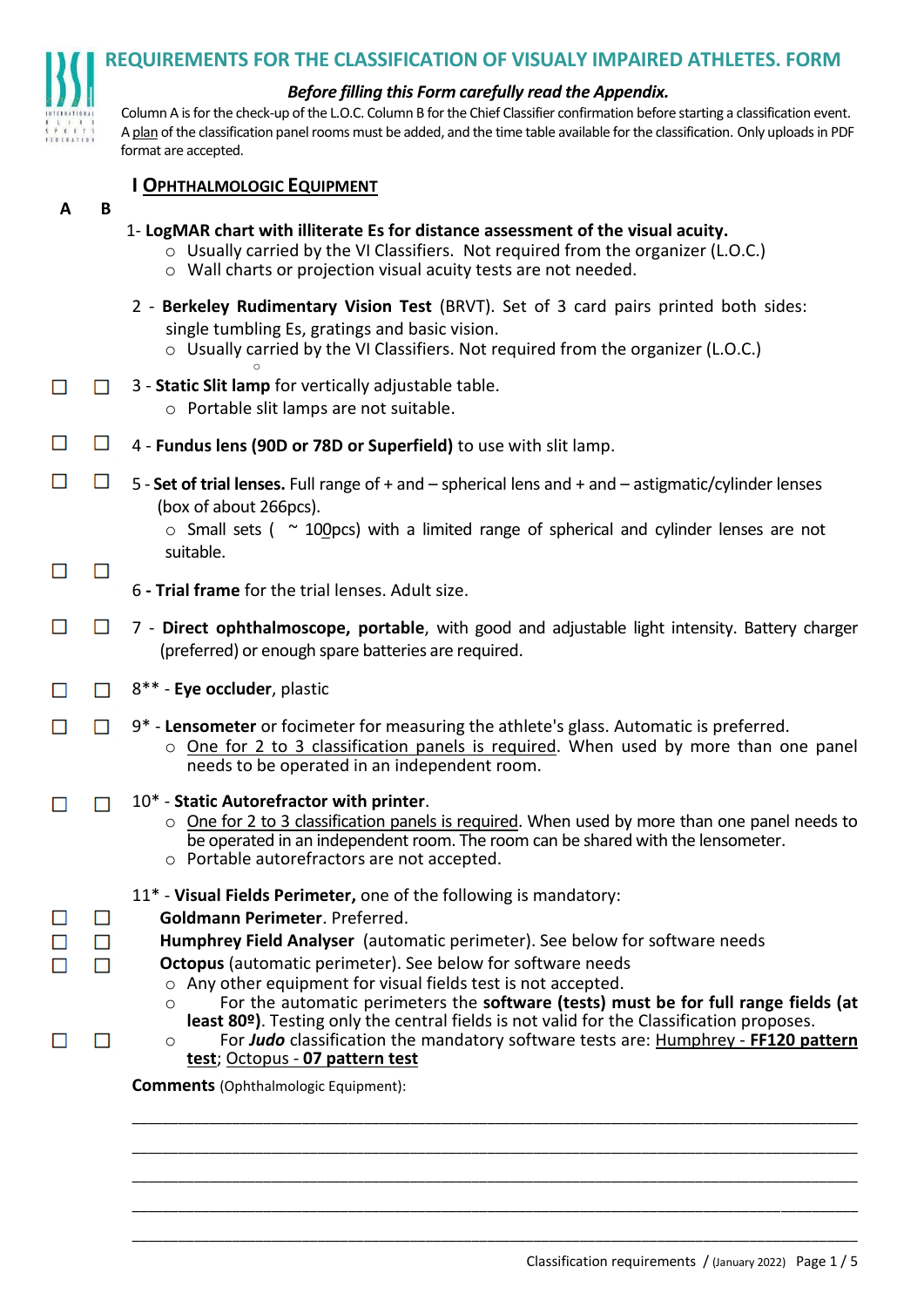# **II EYE DROPS AND PHARMACY**

- $\Box$  $\Box$ 1 - **Tropicamide 0,5%.** Eye drops (pupil dilating). 1 Bottle or enough "individual minims".
- $\Box$  $\Box$ 2 - **Proparacaine 0,5%.** Eye drops (topic anesthetic). 1 Bottle or enough "individual minims".
- $\Box$  $\Box$ 3 - Disposable small **eye cleaning pads** ( ~ 5x5 cm). 1 pack 50un.each panel room o Also needed for the visual field room and for the autorefractor room.
- $\Box$ 4 - **Hand cleansing liquid,** anti-bacterial. 1 bottle in each room and waiting area
- 5 Disposable **hand towels** (paper). 1 needed for the panel rooms, the waiting area, the visual  $\Box$ fields room, the autorefractor room.

\_\_\_\_\_\_\_\_\_\_\_\_\_\_\_\_\_\_\_\_\_\_\_\_\_\_\_\_\_\_\_\_\_\_\_\_\_\_\_\_\_\_\_\_\_\_\_\_\_\_\_\_\_\_\_\_\_\_\_\_\_\_\_\_\_\_\_\_\_\_\_\_\_\_\_\_\_\_\_\_\_\_\_\_\_\_\_\_\_\_\_\_\_\_ \_\_\_\_\_\_\_\_\_\_\_\_\_\_\_\_\_\_\_\_\_\_\_\_\_\_\_\_\_\_\_\_\_\_\_\_\_\_\_\_\_\_\_\_\_\_\_\_\_\_\_\_\_\_\_\_\_\_\_\_\_\_\_\_\_\_\_\_\_\_\_\_\_\_\_\_\_\_\_\_\_\_\_\_\_\_\_\_\_\_\_\_\_\_ \_\_\_\_\_\_\_\_\_\_\_\_\_\_\_\_\_\_\_\_\_\_\_\_\_\_\_\_\_\_\_\_\_\_\_\_\_\_\_\_\_\_\_\_\_\_\_\_\_\_\_\_\_\_\_\_\_\_\_\_\_\_\_\_\_\_\_\_\_\_\_\_\_\_\_\_\_\_\_\_\_\_\_\_\_\_\_\_\_\_\_\_\_\_

**Comments** (Eye drops and Pharmacy):

 **A B 12**

|        |        |                                                                                                                                                                                                        | <b>III STATIONERY, FURNITURE AND OTHER EQUIPMENT</b>                                                                               |                                                                                                      |         |  |  |
|--------|--------|--------------------------------------------------------------------------------------------------------------------------------------------------------------------------------------------------------|------------------------------------------------------------------------------------------------------------------------------------|------------------------------------------------------------------------------------------------------|---------|--|--|
| A<br>П | В<br>П |                                                                                                                                                                                                        | 1* - Tape. Decimal metric system with 5 mt. or more)<br>o Only needed to fit the panel rooms, before starting the classifications. |                                                                                                      |         |  |  |
|        | П      |                                                                                                                                                                                                        | 2* - Self-adhesive white paper tape (painters tape).<br>o Only needed to fit the panel rooms, before starting the classifications. |                                                                                                      |         |  |  |
|        | П      | 3* - Black ink marker                                                                                                                                                                                  | o Only needed to fit the panel rooms, before starting the classifications.                                                         |                                                                                                      |         |  |  |
|        | П      | 4* - Self-adhesive, waterproof envelopes, for A4 paper size (210 × 297mm or 8.3 × 11.7 in).<br>Enough to pack all the Classification Forms and other medical documents from classification.<br>$\circ$ |                                                                                                                                    |                                                                                                      |         |  |  |
|        | П      | 5 - Computer (laptop / portable or desk), with fast internet access. 1 for each panel. 1 with printer<br>for the attending area. Chief classifier should have internet access also in the Hotel room.  |                                                                                                                                    |                                                                                                      |         |  |  |
|        | □      | $6$ – Stapler.                                                                                                                                                                                         |                                                                                                                                    |                                                                                                      |         |  |  |
|        | П      | 7- White paper and black ink pens.                                                                                                                                                                     |                                                                                                                                    |                                                                                                      |         |  |  |
|        | □      | for the visual field equipment.                                                                                                                                                                        | o Some equipment may have already its own adjustable table.                                                                        | 8 - Vertically adjustable tables. 1 in each panel room for the slit lamp, 1 for the autorefractor, 1 |         |  |  |
|        | $\Box$ |                                                                                                                                                                                                        | the autorefractor; 2 for the visual field equipment.                                                                               | 9 - Vertically adjustable chairs or benches. 2 in each panel room for slit lamp observation; 1 for   |         |  |  |
|        | П      |                                                                                                                                                                                                        | 10 - Chairs. 6 in each panel room. Enough for the waiting area.                                                                    |                                                                                                      |         |  |  |
|        | $\Box$ | 11 - Small writing tables. 2 in each panel room (one can be a desk, if already in the room). 2 in<br>the waiting area.                                                                                 |                                                                                                                                    |                                                                                                      |         |  |  |
|        |        | <b>Comments</b>                                                                                                                                                                                        | (Stationery,                                                                                                                       | Furniture,                                                                                           | Other): |  |  |
|        |        |                                                                                                                                                                                                        |                                                                                                                                    |                                                                                                      |         |  |  |
|        |        |                                                                                                                                                                                                        |                                                                                                                                    |                                                                                                      |         |  |  |

\_\_\_\_\_\_\_\_\_\_\_\_\_\_\_\_\_\_\_\_\_\_\_\_\_\_\_\_\_\_\_\_\_\_\_\_\_\_\_\_\_\_\_\_\_\_\_\_\_\_\_\_\_\_\_\_\_\_\_\_\_\_\_\_\_\_\_\_\_\_\_\_\_\_\_\_\_\_\_\_\_\_\_\_\_\_\_\_\_\_\_\_\_\_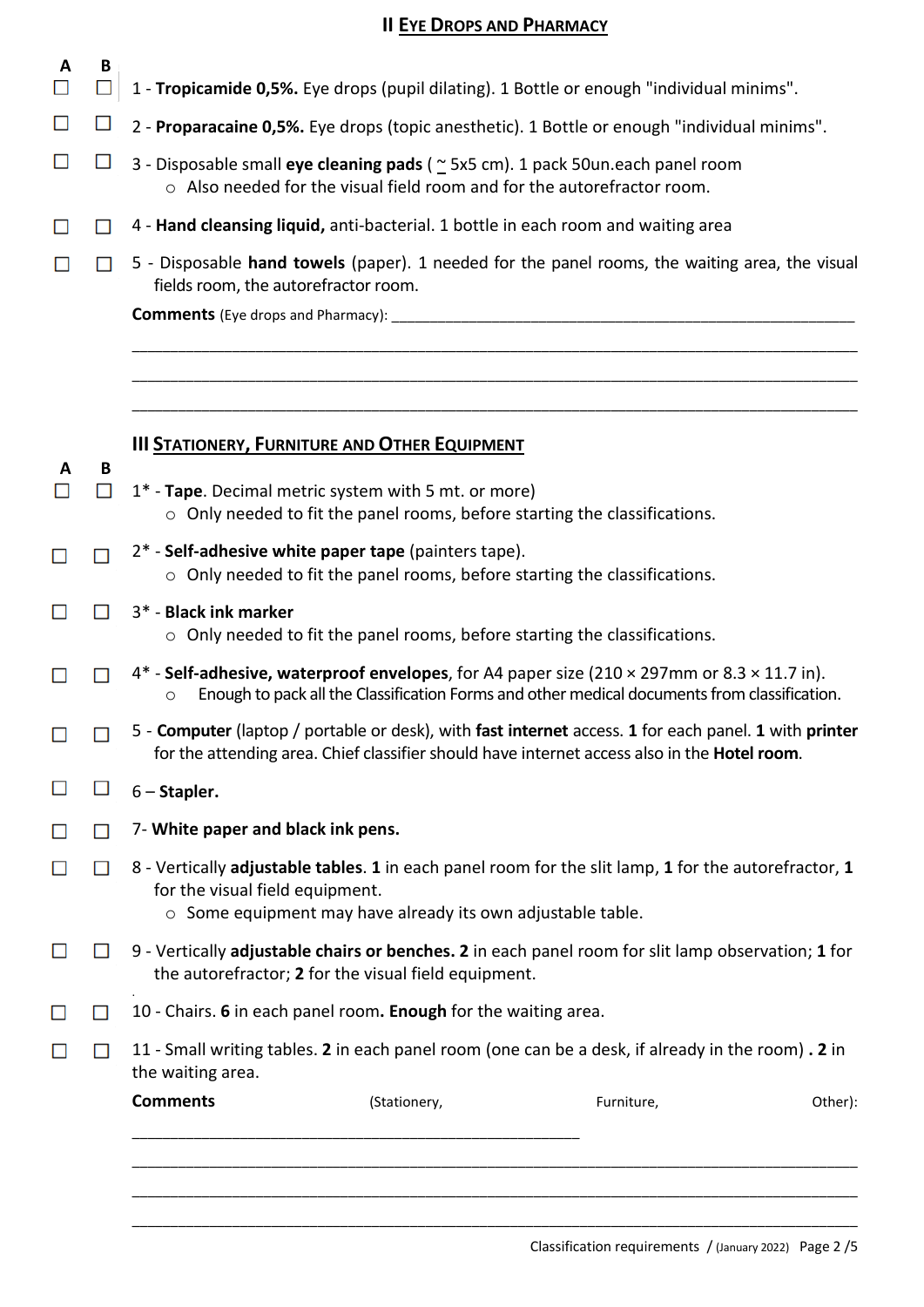| A | В |  |  |  | All must speak English. |
|---|---|--|--|--|-------------------------|
|---|---|--|--|--|-------------------------|

 $\Box$ 

- competitions. specific events, as well the VI Chief Classifier. At least 2 panels are mandatory for the major 1 –Two accredited International VI Classifiers are appointed by IBSA for each classification panel at the
- the equipment and the software. 2 - A **technician to operate the Visual Fields equipment is mandatory**. He must be familiar with
- $\Box$ □ 3<sup>\*</sup> - **One** person from the volunteer staff to operate the autorefractor and the lensometer is strongly recommended. (see appendix)
- $\Box$ 4 - Volunteers / helping people. **1** to supervise the waiting area, communications with the L.O.C. and to coordinate the athletes transports. **1** for assisting each 2 classification panels.  $\circ$  Volunteers should have a meeting with the Chief Classifier the day before the Classification.

**Comments** (Staff and Volunteers): \_

## **V CLASSIFICATION PANEL ROOMS AND ASSESSMENT ROOMS. WAITING AREA**

 $\Box$ 1 - **A plan of each panel room for the classification must be sent with this Form, with measurements in meters and the location of the doors and windows.** Must show also a walking area with > 6 meters X 2 meters, free from all obstacles. Photos can be added and are helpful, but it **does not exclude** attaching the plans**.** (see below and Appendix for requirements). Tick also the boxes below.

\_\_\_\_\_\_\_\_\_\_\_\_\_\_\_\_\_\_\_\_\_\_\_\_\_\_\_\_\_\_\_\_\_\_\_\_\_\_\_\_\_\_\_\_\_\_\_\_\_\_\_\_\_\_\_\_\_\_\_\_\_\_\_\_\_\_\_\_\_\_\_\_\_\_\_\_\_\_\_\_\_\_\_\_\_\_\_\_\_\_\_\_\_\_ \_\_\_\_\_\_\_\_\_\_\_\_\_\_\_\_\_\_\_\_\_\_\_\_\_\_\_\_\_\_\_\_\_\_\_\_\_\_\_\_\_\_\_\_\_\_\_\_\_\_\_\_\_\_\_\_\_\_\_\_\_\_\_\_\_\_\_\_\_\_\_\_\_\_\_\_\_\_\_\_\_\_\_\_\_\_\_\_\_\_\_\_\_\_ \_\_\_\_\_\_\_\_\_\_\_\_\_\_\_\_\_\_\_\_\_\_\_\_\_\_\_\_\_\_\_\_\_\_\_\_\_\_\_\_\_\_\_\_\_\_\_\_\_\_\_\_\_\_\_\_\_\_\_\_\_\_\_\_\_\_\_\_\_\_\_\_\_\_\_\_\_\_\_\_\_\_\_\_\_\_\_\_\_\_\_\_\_\_

- $\Box$ 2 - **Panel rooms dimensions: One** independent room is mandatory for each classification panel. Rooms must have an **open walking straight line area of a minimum of 6 meters long and 2 meters large, free from furniture and other obstacles.** Panel rooms should be in a calm area, without noise and without other people interferences. They should be near to each other and close enough to the waiting area.
- $\Box$ 3 - **Light** - Classification panel rooms must have a **good and uniform ceiling electric light**, without shadow areas. Light switch control must be inside the room and **independent for each panel room**. When possible, a light intensity control (dimmer) is helpful. **Natural/sun light** from the windows must be totally **blocked**. A **small table lamp** with independent switcher is recommended for the writing tables.
- $\Box$  $\Box$  4 - When applicable a small room is required, closer to the panel working rooms, for the autorefractor tests and to operate the lensometer. This is mandatory if the equipment is shared by more than one of the panel teams.
- □ 5 The **room for the visual field** tests must be independent and away of noisy areas. Must have П **light control** to a complete darkness. (see Appendix)
- 6 The Waiting area **cannot disturb the panel rooms and other working areas.** Environment  $\Box$ light at in the waiting area should be similar to the light in the classification panels rooms.

\_\_\_\_\_\_\_\_\_\_\_\_\_\_\_\_\_\_\_\_\_\_\_\_\_\_\_\_\_\_\_\_\_\_\_\_\_\_\_\_\_\_\_\_\_\_\_\_\_\_\_\_\_\_\_\_\_\_\_\_\_\_\_\_\_\_\_\_\_\_\_\_\_\_\_

\_\_\_\_\_\_\_\_\_\_\_\_\_\_\_\_\_\_\_\_\_\_\_\_\_\_\_\_\_\_\_\_\_\_\_\_\_\_\_\_\_\_\_\_\_\_\_\_\_\_\_\_\_\_\_\_\_\_\_\_\_\_\_\_\_\_\_\_\_\_\_\_\_\_\_\_\_\_\_\_\_\_\_\_\_\_\_\_\_\_\_\_\_\_ \_\_\_\_\_\_\_\_\_\_\_\_\_\_\_\_\_\_\_\_\_\_\_\_\_\_\_\_\_\_\_\_\_\_\_\_\_\_\_\_\_\_\_\_\_\_\_\_\_\_\_\_\_\_\_\_\_\_\_\_\_\_\_\_\_\_\_\_\_\_\_\_\_\_\_\_\_\_\_\_\_\_\_\_\_\_\_\_\_\_\_\_\_\_

## **Comments** (Rooms):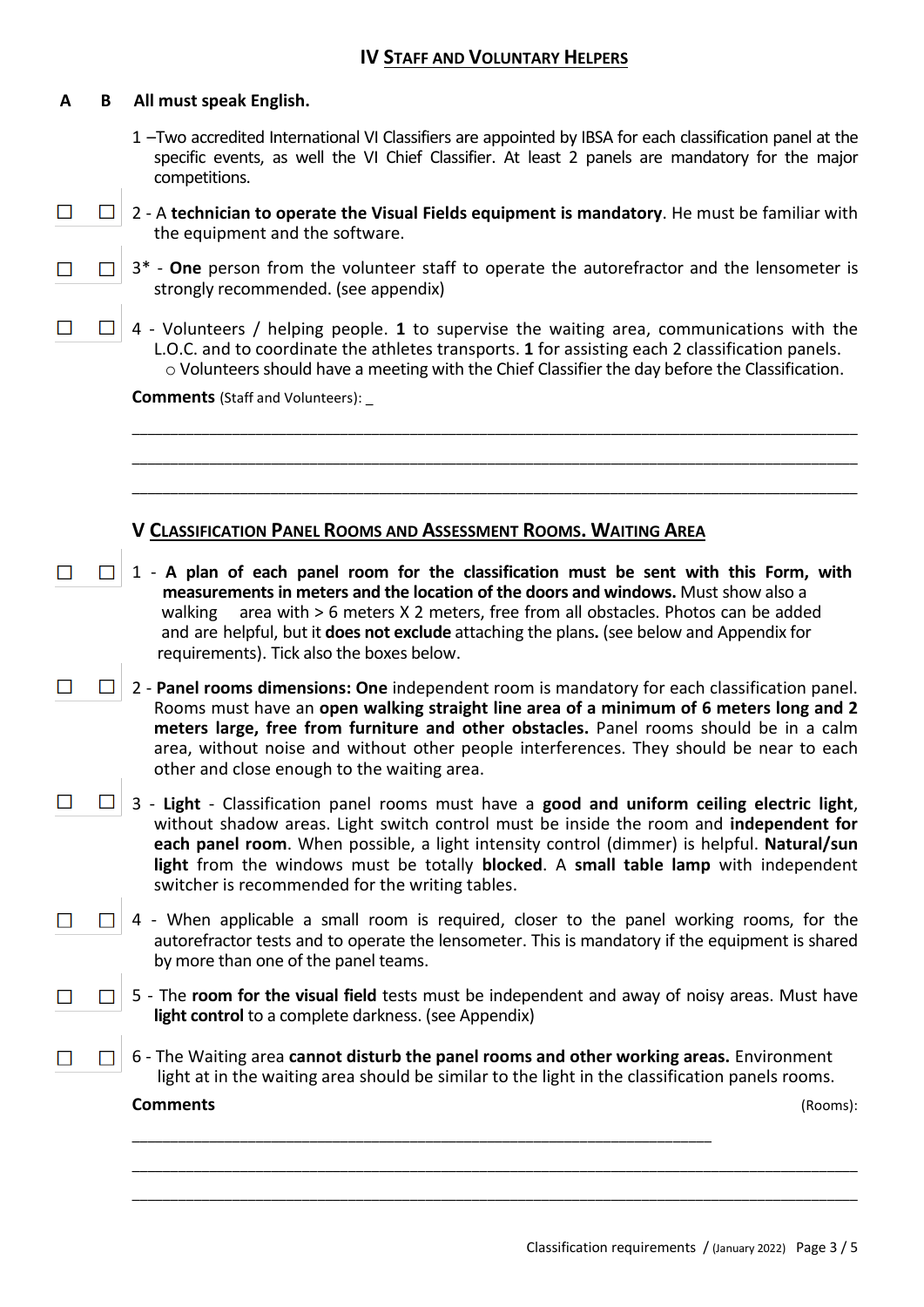### **EQUIPMENT**



Classification requirements / (January 2022) Page 4 / 5